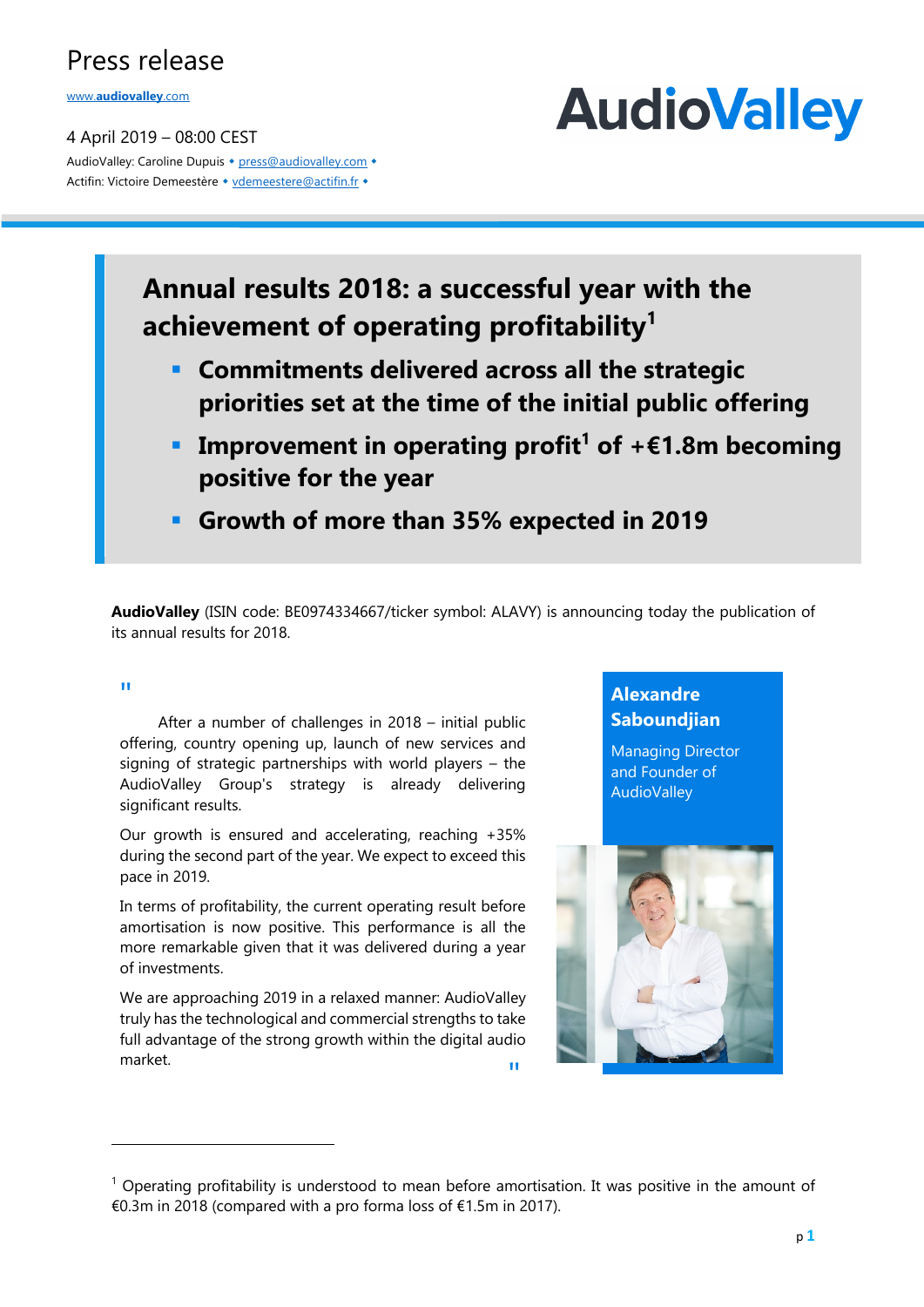www.**audiovalley**.com

 $\overline{\phantom{a}}$ 

4 April 2019 – 08:00 CEST AudioValley: Caroline Dupuis • press@audiovalley.com • Actifin: Victoire Demeestère • vdemeestere@actifin.fr •

# **AudioValley**

To make the figures more readily understandable in terms of comparing one year with another, the financial data and comments relating to the activity and the profit and loss account for 2017 are pro forma data as featured in the prospectus prepared in connection with the initial public offering of July 2018. Consequently, they must be understood as if AudioValley's purchase of the majority interest previously held by Vivendi in the Radionomy/Targetspot activity had taken place on 1 January 2017 whereas it only took effect in August 2017.

On the other hand, the comments regarding the balance sheet and cash-flow situation will concern the elements consolidated at the close of 31 December 2018.

| in $\epsilon K$ – unaudited                         | 2018<br>published | 2017<br>pro forma | <b>Variation</b> | 2017<br>published <sup>2</sup> |
|-----------------------------------------------------|-------------------|-------------------|------------------|--------------------------------|
| <b>Turnover</b>                                     | 24,606            | 20,018            | $+22.9%$         | 14,015                         |
| Cost of sales                                       | (10, 314)         | (9, 188)          | $+12.3%$         | (5, 142)                       |
| Personnel expenses                                  | (8, 751)          | (7, 757)          | $+12.8%$         | (4,549)                        |
| Other administrative and commercial expenses        | (5,206)           | (4,581)           | $+13.6%$         | (2,926)                        |
| <b>Current operating result before amortisation</b> | 336               | (1,508)           | $+1,844$         | 1,399                          |
| Depreciation and amortisation                       | (4,368)           | (4,095)           | $+6.7%$          | (2, 171)                       |
| <b>Current operating result after amortisation</b>  | (4,032)           | (5,603)           | $+1,571$         | (772)                          |
| Other net non-current operating expenses            | (48)              | (339)             | $+294$           | (222)                          |
| Financial result                                    | (1,466)           | (1,614)           | $+148$           | (847)                          |
| Other                                               | 0                 | 22                | $-22$            | 4,175                          |
| <b>Result before taxation</b>                       | (5, 546)          | (7, 535)          | $+1,989$         | 2,335                          |
| Tax on the result                                   | 228               | 378               | $-150$           | 150                            |
| <b>Net result</b>                                   | (5, 318)          | (7.157)           | $+1,839$         | 2,485                          |

### **2018 turnover in line with forecasts: 25.0% at CER**

The Group's consolidated turnover for 2018 was €24.6m, up 22.9% on 2017 pro forma (+25.0% on a constant exchange rate basis). The Group recorded an increase in its turnover with an acceleration in the second half (+35% on a constant exchange rate basis). During 2018, the Group recorded 33% growth in its turnover in North America. More than 52% of AudioValley's 2018 activity was carried out outside of Europe, confirming the Group's international presence.

 $2$  Only includes the Radionomy/Targetspot division since its purchase in August 2017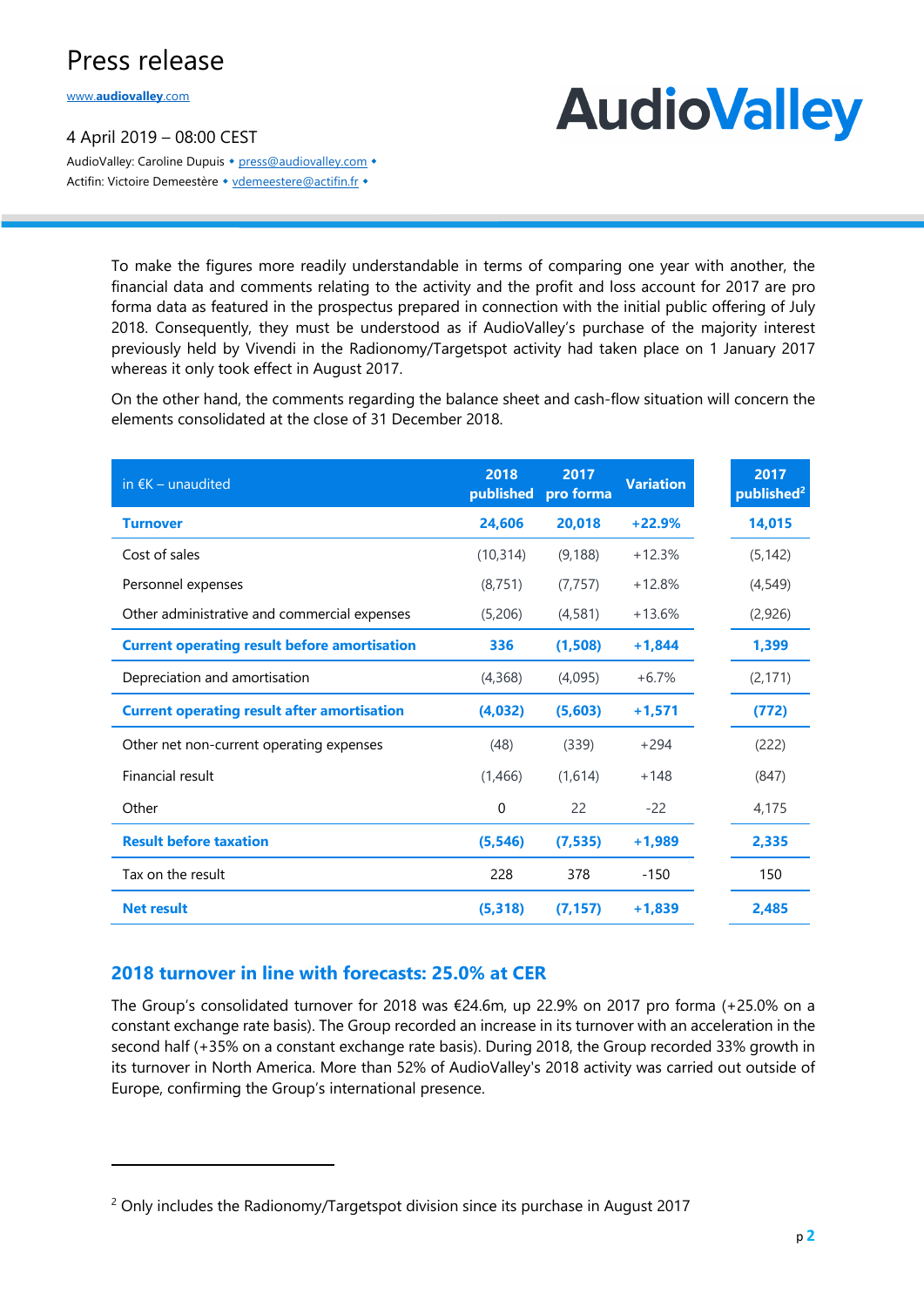www.**audiovalley**.com

4 April 2019 – 08:00 CEST AudioValley: Caroline Dupuis • press@audiovalley.com • Actifin: Victoire Demeestère • vdemeestere@actifin.fr •

# **AudioValley**

### **Radionomy/Targetspot, a solid source of growth**

During 2018, the turnover for the Radionomy/Targetspot division (solution for the aggregation and monetisation of digital audio audiences) was €14.2m, up 32.4% (+36.2% on a constant exchange rate basis) on 2017. Business growth was driven by the strong acceleration in activity in the United States (39% on a constant exchange rate basis) and Europe (+26%), where the shift in advertising expenses towards digital ratio is still in its infancy.

#### **Storever, strong momentum combining repeat business and growth**

The Storever division ("one stop shop" for audio and video broadcasting solutions in points of sale) posted a turnover in 2018 of €7.7m, up 15.7% on 2017. This good performance is down to the large amount of commercial success, repeat subscription business (75% of the 2018 turnover) and the increase in the average revenue for each point of sale.

#### **Jamendo, a division enjoying a period of revitalised growth**

Finally, Jamendo (commercial platform for professional media projects) did not experience the momentum expected in 2018. During the year, the division's performance was up +3.3% on 2017 at €2.7m.

### **Operating profitability achieved**

AudioValley's strong growth momentum during the year, combined with good control of operating expenses, enabled the Group to generate a positive current operating result before amortisation of €0.3m in 2018 (compared with a pro forma loss of €1.5m in 2017). This extremely positive trend reflects:

- § The successful relaunch of the **Radionomy/Targetspot** division (control of which was taken over by the company in August 2017) and the relevance of the digital advertising offering marketed by Targetspot resulted in a sharp increase in the turnover and the gross margin, which was €6.1m after taking into account reversals of provisions corresponding to rights totalling €0.45m. These reversals are the result of the efforts made throughout the year to negotiate agreements with the main management companies. Excluding these reversals of provisions, the division's gross margin was €5.6m, i.e. a gross margin up from 37.1% in 2017 to 39.6% in 2018. The current operating result before amortisation was €(1,443)k in 2018 compared with €(3,214)k in 2017, despite the commercial expenses for opening several Targetspot subsidiaries in Europe to take advantage of the boom in digital radio and the swing in advertising budgets towards this area;
- § The improvement in the current operational profitability before amortisation of **Storever** which was €2,009k compared with €1,620k in 2017, i.e. a margin on turnover of 26.2% in 2018 compared with 25.2% in 2017. This increase is down to a favourable product mix (subscriptions versus sale of equipment) which generated a gross margin of 81.4% compared with 76.6% the year before; and
- § The gross margin of the **Jamendo** division, which was €1,992k including a reversal of provisions corresponding to artists of €200k. Excluding this reversal, the gross margin was relatively stable at around 64%. The current operating result before amortisation dipped slightly to €181k, compared with €298k the previous year.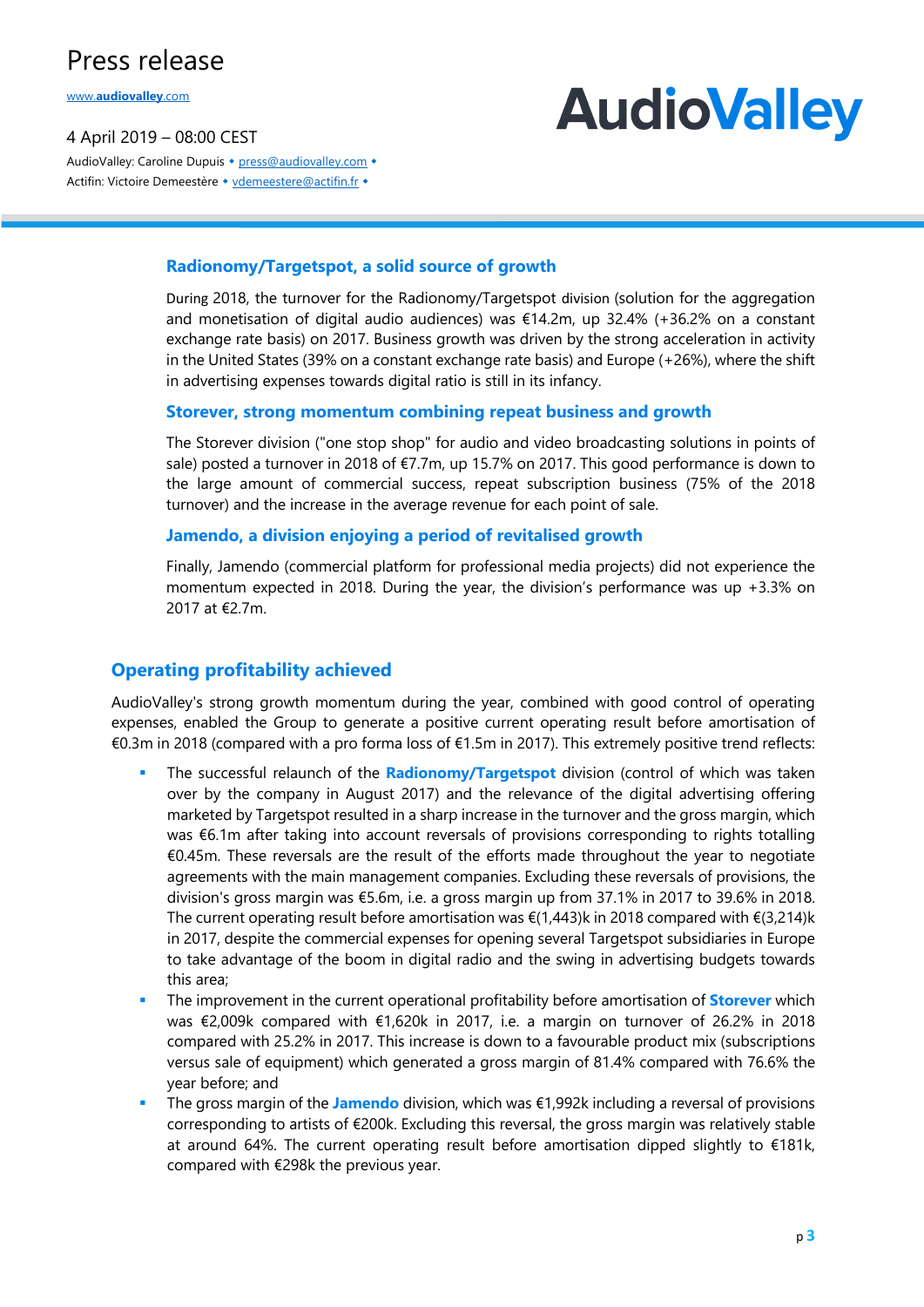www.**audiovalley**.com

4 April 2019 – 08:00 CEST

**AudioValley** 

AudioValley: Caroline Dupuis • press@audiovalley.com • Actifin: Victoire Demeestère • vdemeestere@actifin.fr •

> These extremely encouraging performances were achieved in the context of an offensive growth strategy across all divisions with:

- **•** Teams being strengthened: 128 employees as at 31 December 2018 (vs. 106 at the end of 2017);
- The expansion of the Group's offerings, notably with the launches at the end of 2018 of the feebased versions of the Shoutcast streaming offering and the world's first all-in-one service "Targetspot Podcast Marketplace" aimed at advertisers in the buoyant podcast segment; and
- The international expansion and the acceleration of commercial success.

The current operating result after amortisation reflects this improvement and was  $\epsilon$ (4,032)k compared with  $\epsilon$ (5,603)k in 2017 (pro forma basis), after taking into account essentially non *cash*<sup>3</sup> elements representing a total of €4,368k consisting of:

- $£2,721k$  relating to the straight-line amortisation expense over 10 years for the two technological assets recognised in connection with the *price purchase allocation* carried out following the acquisition of the Radionomy/Targetspot division, i.e. Shoutcast and Targetspot;
- €729k of amortisation expenses for the Storever players financed through leasing but which are restated as fixed assets in the consolidated accounts; and
- €918m of amortisations of other assets of each of the three divisions.

The result before taxation was €(5,546)k compared with €(7,535)k in 2017 after taking into account a net financial loss of €1,466k, notably including:

- $€1,072k$  accretion expense (non *cash*<sup>3</sup>) relating to the seller credit granted by Vivendi regarding the August transaction; and
- $€394k$  of other financial expenses.

The Group's net result for 2018 was €(5,318)k compared with the 2017 pro forma result of €(7,157)k.

### **Changes in the financial position**

As at 31 December 2018, the Group's equity was up from €6,745k at the end of 2017 to €11,148k as at 31 December 2018 after taking into account the proceeds from the capital increase carried out in connection with the initial public offering on Euronext Growth Paris last July (€9.5m raised, i.e. net proceeds of €8.0m) and the net loss from the previous financial year.

At the end of December 2018, the cash flow was €1,018k.

As expected at the time of the initial public offering, and as confirmed when the turnover for 2018 was announced, despite the improvement in its current operating result before amortisation, the company has to find additional funding of around €5.5m in order to meet its payment deadlines over the next 12 months, notably taking into account the payment due on 31 December 2019 relating to the seller credit obtained at the time of the purchase of the majority interest in the Radionomy/Targetspot division (€3.0m) and the payment due at the end of November to settle past litigation (€1.3m).

To enable it to meet its payment deadlines, the Group has begun discussions with various financial actors. These discussions could lead to its debt being restructured along lines as yet unspecified.

 $\overline{\phantom{a}}$ 

<sup>&</sup>lt;sup>3</sup> non *cash*: no impact on the cash flow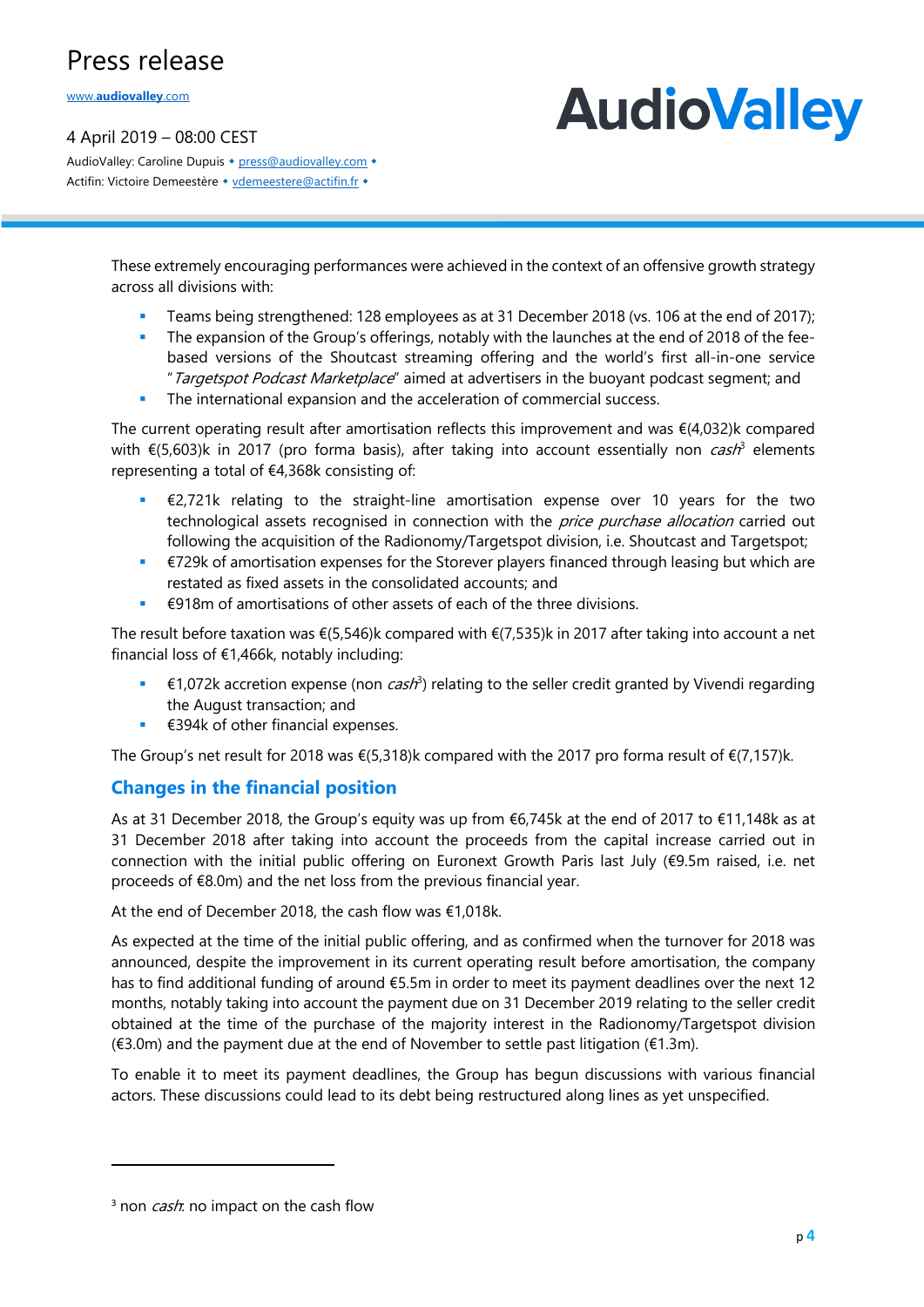www.**audiovalley**.com

4 April 2019 – 08:00 CEST AudioValley: Caroline Dupuis • press@audiovalley.com • Actifin: Victoire Demeestère • vdemeestere@actifin.fr •

# **AudioValley**

### **2019: Acceleration of commercial momentum with turnover expected to grow by more than 35% (at CER)**

**Radionomy/Targetspot:** In 2019, the division will benefit from the growing contribution of the new sales offices that have opened in Europe and Canada, from the good performance of the advertising contracts signed in 2018 and from the new services launched at the end of 2018. Listening to digital media is gaining ground in North America and Europe. Given this momentum, the podcast market is a major development focus for the division, positioned since the end of 2018 with the launch of the first turnkey support solution (from set-up to monetisation) targeted at radio broadcasters and advertisers.

**Storever:** The growth and profitability outlook is highly favourable for the division, which is seeing an expanded number of points of sale as well as a lot of repeat business and an increase in the average revenue for each point of sale related to the continued enhancement of the offering.

**Jamendo:** Pivotal to the transformation of the music industry, Jamendo adopted Independent Management Entity status at the start of the year. This is an important step, enabling the division to widen its focus when it comes to managing and monetising rights. Furthermore, the recent appointment of a new Managing Director to head up the division marks the start of a significant period of revitalised growth.

In light of the momentum generated, AudioValley is confident in its ability to post accelerated growth in 2019, with a target of increasing the turnover by more than 35% (excluding exchange rate effects).

Beyond 2019, the Group stands by all of the ambitions presented at the time of the initial public offering.

The auditor, Ernst & Young, Reviseurs d'entreprises SCCRL, represented by Eric Van Hoof, has confirmed that the audit procedures regarding the consolidated financial information contained in this press release have been completed in respect of the substance and have not revealed the need for significant corrections to be made to the information contained in this press release. The audit opinion regarding the IFRS Consolidated Financial Statements (in the process of being drafted) will contain an emphasis of matters paragraph referring to the company's justification for applying the continuity principle to the preparation of the IFRS Consolidated Financial Statements.